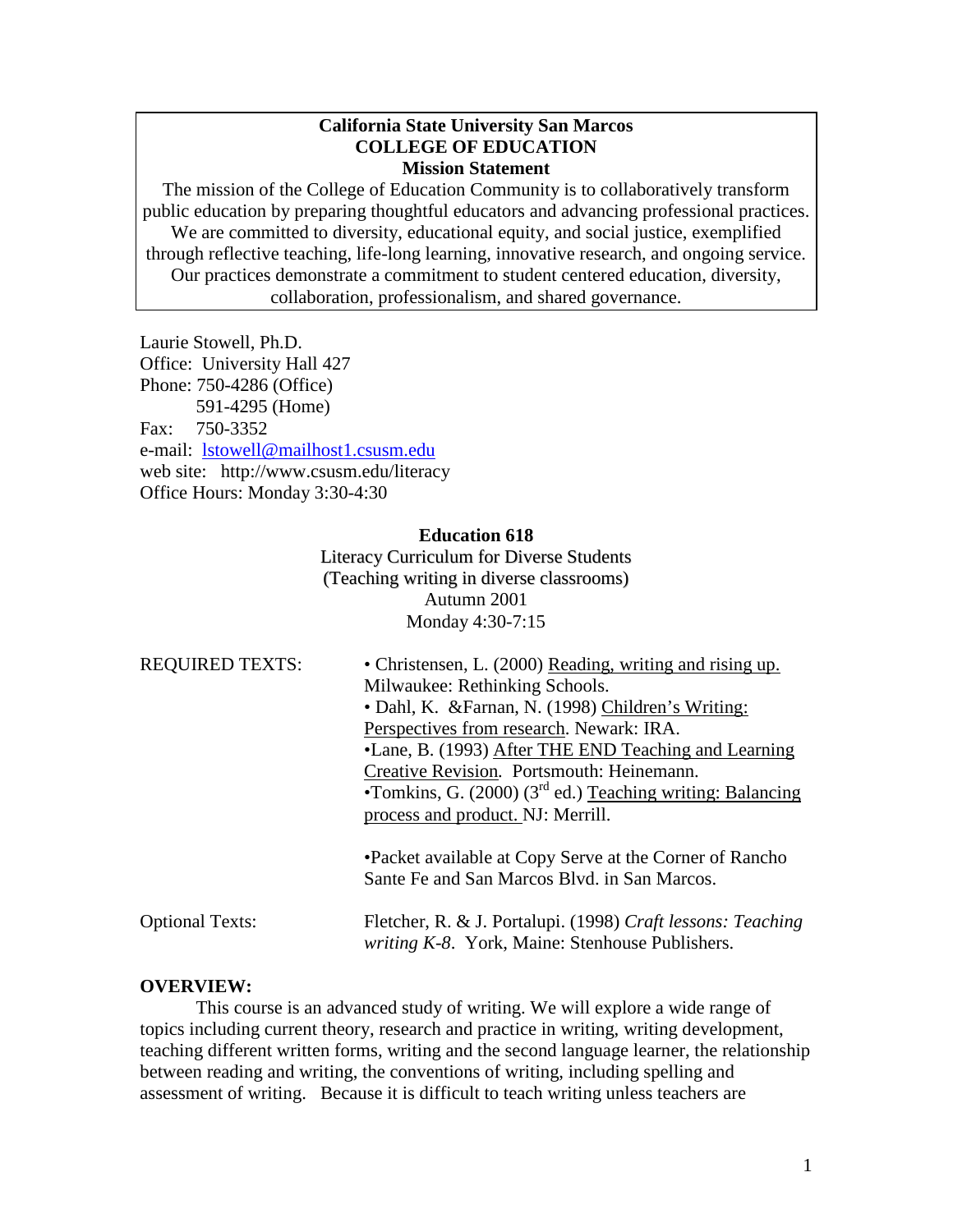themselves writers, a good part of the course is devoted to exploring individual teachers' writing and writing process. Emphasis will be on reading and discussing current theory and research and developing appropriate writing instruction and curriculum.

# **OBJECTIVES:**

- 1. To acquaint students with current theory, research and practice in the teaching of writing in culturally and linguistically diverse  $K - 12$  classrooms.
- 2. To provide students with opportunities to increase their experiences as competent, confident writers and teachers of writing.
- **3.** To gain an understanding of how people learn to write in their first and second language
- **4.** To understand the relationship between reading and writing.
- 5. To become familiar with classroom diagnostic techniques and evaluation procedures for writing and well as developing criteria for good writing.
- 6. To become sensitive observers of children's' writing and analyze children's writing behavior as a basis for making instructional decisions.
- 7. To develop the ability to select appropriate instructional strategies to meet the individual needs of students.
- 8. To develop instructional strategies which enables students to become more competent users of the conventions of language (mechanics, grammar, usage and spelling) within the context of writing.
- 9. To provide the foundation for students to design a curriculum in which writing is used to communicate ideas, enhance thinking, develop understandings and provide enjoyment.
- 10. To develop an appreciation for the need and value of integrating writing into all areas of the curriculum
- 11. To develop a respect for each student, his/her abilities and background and the student's right to instruction that meets his or her individual needs.

# **REQUIREMENTS:**

\***PARTICIPATION**: **Attend class regularly, arrive on time**, bring assigned books to class, complete assignments and display an understanding of material read through class discussions. You are also expected to speak up and out in class, to question not only when you do not understand, but also when you disagree.

**\*COMMENT CARDS (25 PTS.)**: It is expected that everyone will do all the readings and will come to class prepared to discuss them. To come prepared, write at least 3 comments, reactions, or questions from the readings for that session on note cards or paper (the form doesn't matter). **Do not summarize**. Try to comment on more than one article. We will use these as the basis of our discussion at the beginning of each class. I will collect them at the beginning of each session and they should show that you have done the reading. If there are more than three articles to read besides the textbooks, you may choose which three to read and comment. You have one free pass.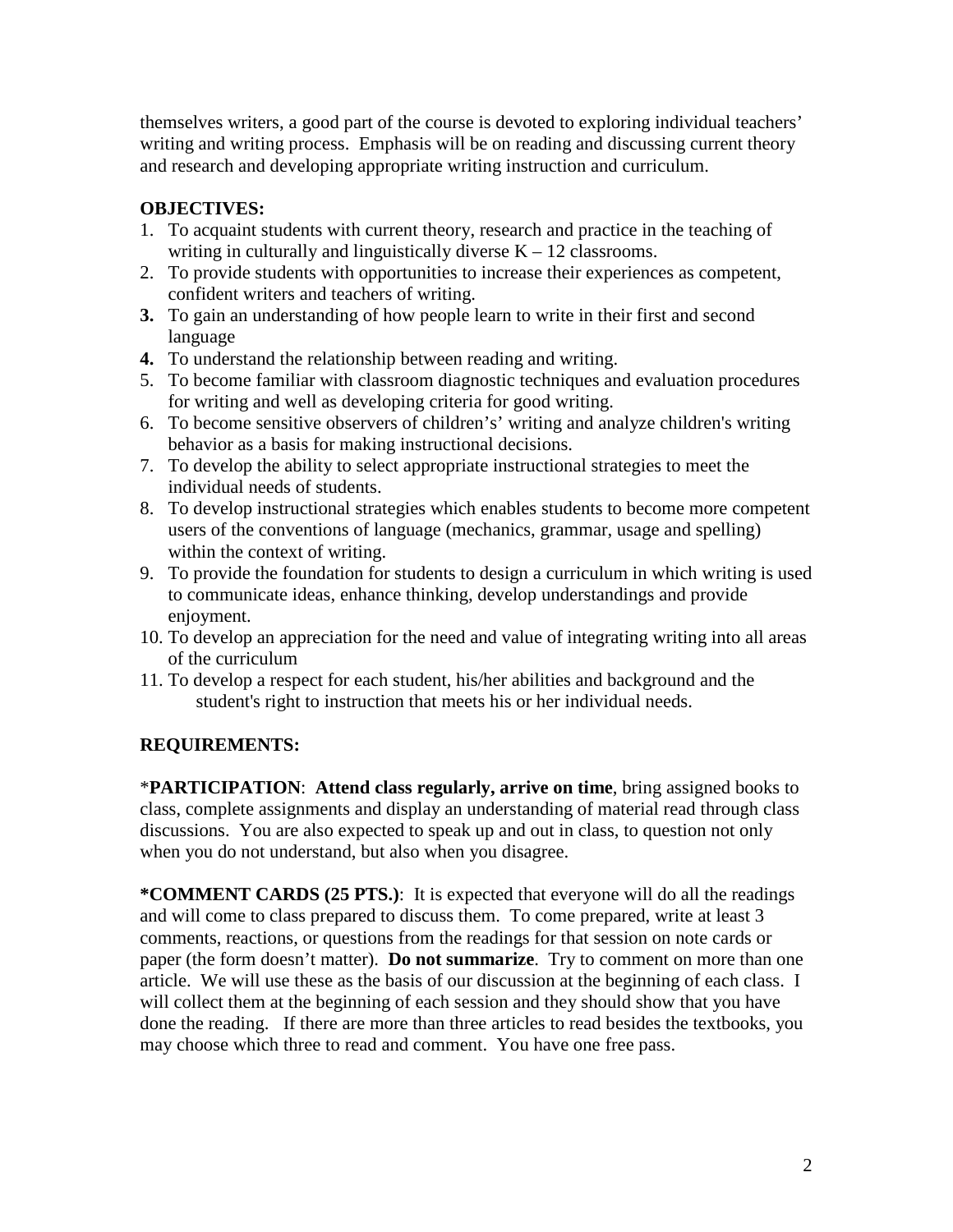**\*WRITING STRATEGY LESSON (10 pts.):** Each of you individually will present one lesson (no longer than 15 minutes please) on a writing strategy**.** Write a lesson plan and bring enough copies for the class on the day you demonstrate your lesson. These can be lessons you would teach individually, in a small group or a whole class. Make your lesson active, interesting, fun and meaningful. You can "teach" it to us as if we are your class or just talk us through it. Feel free to use the required literature for this class. You need to bring all materials the students would use. For example, if you are teaching a word choice strategy and we need to read a passage or article to find words which need to be replaced, please provide a copy of what we are to read. Be sure to ask yourself how this lesson is related to real writing. If you can't answer that, you may want to rethink your choice for a lesson. See Tompkins pgs. 75-82 for a discussion of strategies and skills as well as some examples. **DUE: Sign up**

**\*WRITER'S NOTEBOOK (65 PTS):** Throughout the course we will be engaging in writing. During writer's workshop and on your own, you will have an opportunity to do many exploratory drafts. From these, you will select some pieces of work to develop further. Working drafts will be brought to class for conferencing, revision and editing. You will need to keep everything in a notebook and complete at least three pieces of writing. You will choose one of these to be included in a class publication. The pieces should be different genre and represent a selection of:

Description Essay Informative Report Persuasion Biography Autobiography/Memoir

Narrative Compare/Contrast Poetry Problem/Solution

# **Your notebook should contain the following items:**

- 1. A minimum of 20 dated entries: lists, thoughts, feelings, reflections, exploratory drafts, ideas for future writing, observations, quotes, found poetry, interviews, pictures, notes from readings, reminders, interesting words and phrases, whatever strikes your fancy (25 PTS.).
- 2. Showcase pieces (10 PTS.): Three final, edited pieces (with all revisions and earlier drafts also in the notebook). **Identify one of these as your submission for the class publication by attaching a post-it with the word "PUBLICATION" on it.** You will not be "graded" on the pieces of writing, only the reflection of your process.
- 3. Reflections on final pieces (20 PTS.): Answer the following questions and label in your notebook. Be as specific as possible and cite answers to support your answers when possible:

How did you get started? What was it like writing the first draft? What was difficult for you? What problems did you encounter? How did you solve them? What was easy? What kinds of decisions did you have to make in the writing?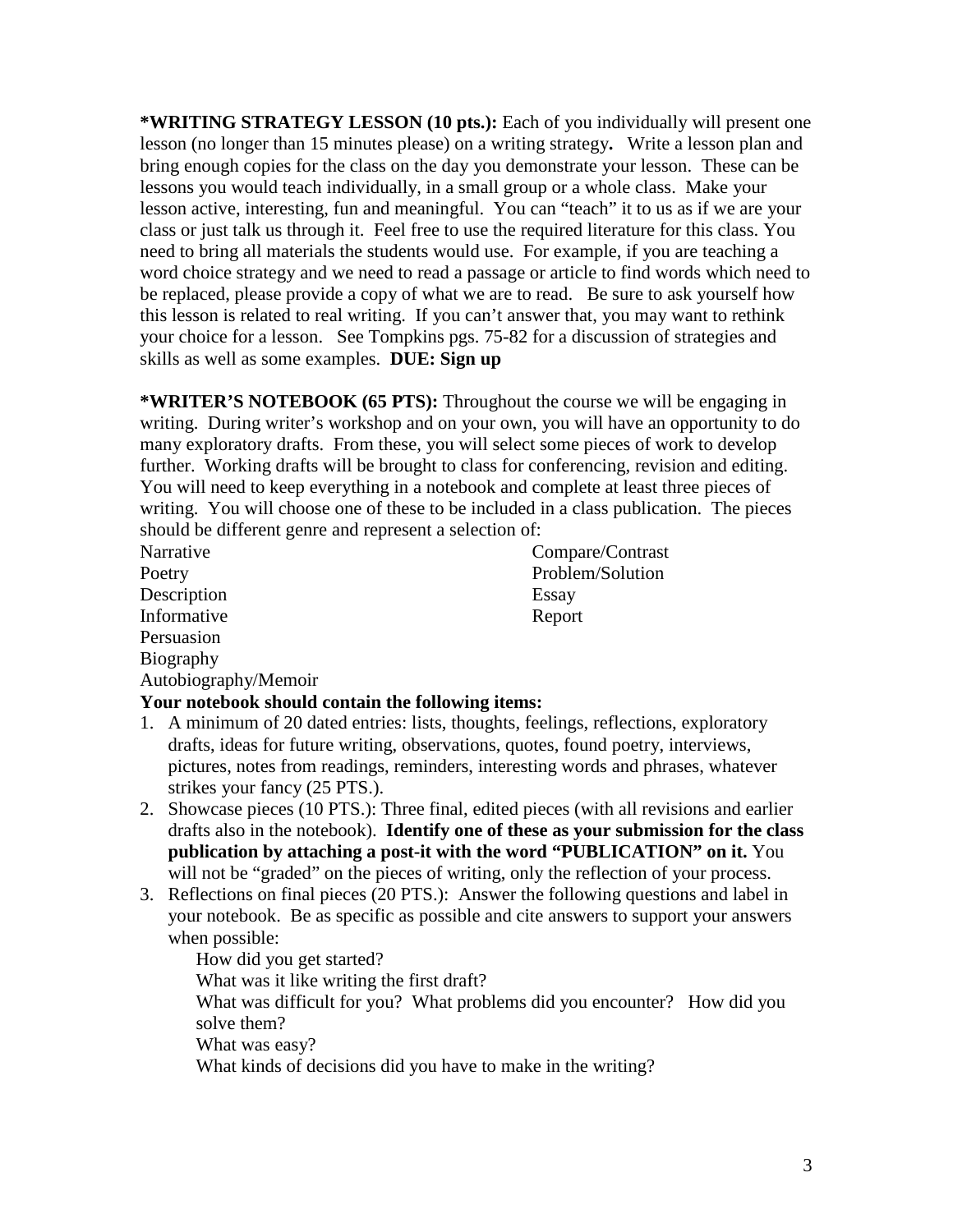What kind of revisions did you make? How did the revisions help to improve your piece?

Did you consider an audience when you were writing? Who was your audience? What goals do you have for yourself as a writer and a teacher of writing? **Especially respond to:** What did you learn about fostering children's writing through this experience?

4. Course reflection (10 PTS.): a one page paper reflecting on your understanding of the teaching of writing at the beginning of the course and at the end of the course.

(See pages from Don Murray and Lucy Calkins about Notebooks or Daybooks) **DUE: December 3**

**\*TAKE A ROLL OF FILM AND WRITE ABOUT IT (5 pts.)** Put a fresh roll of film in your camera (any camera, no matter how simple or fancy, will do). Go outside and, in fifteen minutes, shoot the entire roll of one inanimate object, making each shot different by varying the angle and distance. If you've got more time, try shooting your object in different light conditions throughout the day. Choose an object that is familiar to you: your house or apartment building, the tree outside your bedroom window, the statue in the park, your car. Don't worry if you don't know much about photography.

After you've finished, freewrite for five minutes about the experience of taking the pictures. What was difficult about it? What was easy? Drop the film off to be processed. We'll talk about the results on **Bring developed photos to class November 12. Reflection due November 19**

**\*Literature and Writing (15 PTS.):** Choose at least ten (10)writing standards, subcategories of standards or goals from the Reading/Language Arts Framework and find ten or more pieces of literature which would serve as a good model for that writing goal. (Primary teachers may want to choose fewer standards and find more literature). There should be a clear connection between the standard or goal and the piece of literature. The paper you turn in will have the standard listed and an annotation of the piece literature. **DUE October 8**:

## **\*CHOICE PROJECT (choose one) (30 PTS.) DUE November 26:**

\***Work place literacy**: Examine the manner in which literacy (reading and writing) is used in a particular occupation. Interview two -three individuals that work in the occupation that you have selected to research. In addition you should try to spend some time observing one individual at the workplace. Both the interviews and the observations should focus on the **amount** of literacy required on the job as well as the various **purposes** for the use of literacy. Interview questions could include:

- 1. What kinds of reading and writing do you do on a daily basis?
- 2. Walk me through a day of work.
- 3. What kinds of computer related reading and writing do you do?
- 4. What kinds of professional reading and writing do you do?
- 5. Do you have to write to keep your job?
- 6. Does any kind of promotion depend on writing?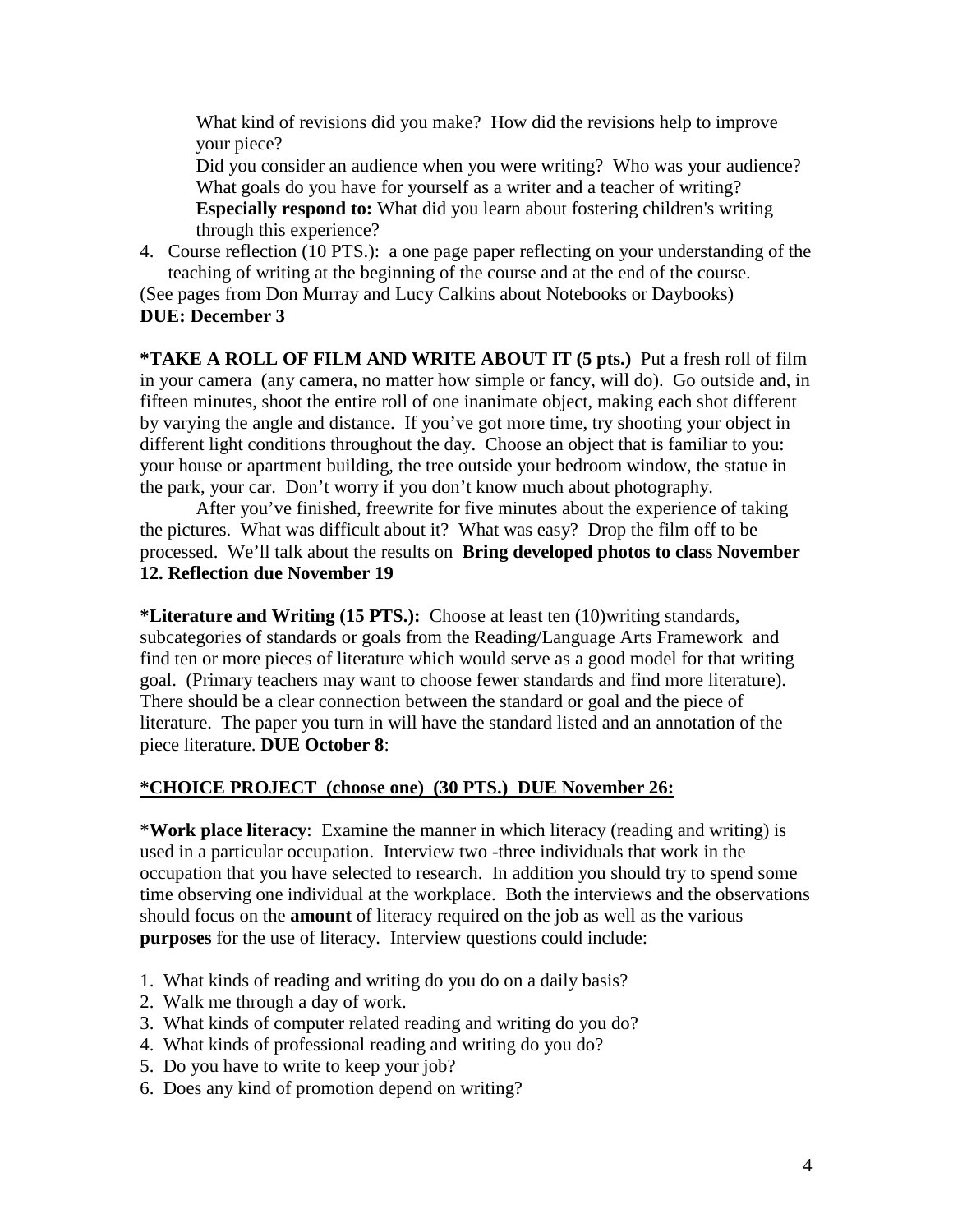- 7. Do you work with other kinds of non-print texts?
- 8. How are you evaluated? How do you evaluate others?
- 9. Do you write directions or safety policies or have to read them on the job?
- 10. What kinds of preparation with regard to writing was necessary for this job?

In analyzing and evaluating your data, you will identify patterns in the amount of literacy use and the various purposes for writing in the workplace.

Conclude your paper by describing the one most important thing you learned about workplace literacy or research from doing this paper. Suggested length: 5-8 double spaced pages.

**\*I-Search paper:** Choose a topic that **you are really interested** in. If you are planning a trip to Italy, research Italy. If someone in your family has an illness you want to know more about, research that. If you want to learn how to make soap, research it and make it. If you are getting ready to invest some money in stocks, research the stock market. Make it something you can use and want to know about.

Keep a notebook divided into **three sections**.

**Section one** is your notes about your process. Reflect on what you are doing and why. Keep it like a log or journal - informal - but try to keep track of the decisions you made along the way. (i.e. "I changed my topic because I couldn't find enough information.") **Section two** is your notes about what you find out. This is like the notecards we had to keep when we did research papers. You can keep them any way you choose, as long as you keep in them in one place. You may want organize your notes by topic as you collect them.

**Section three** is your resources. It is not necessary that everything is written down in APA format, but be sure you keep track of all the necessary information for your bibliography.

You may present your information any way you choose: visually, a play, a song, a paper, a brochure, anything. (If you want to learn how to quilt – bring in your quilting) The second part of the assignment is to reflect on your process. How did you get started? What was difficult for you? What was easy? What kinds of decisions did you have to make in what kinds of information to present? How did you decide to organize your information? Did you consider an audience when you were researching? Who was your audience? If you can, compare your process to how you write a narrative piece of writing. How were they the same, how were they different? **Especially respond to:** What did you learn about fostering children's learning and writing of information?

### \***IN-DEPTH EVALUATION OF A SOFTWARE PROGRAM WHICH SUPPORTS**

**WRITING** for children and/or teachers. Check with me for some samples of guidelines or use existing guidelines from various organizations or create your own. You may wish to bring in the software to share when reviewing it for the class.. If you do wish to share a piece of software, please let me know in advance so that I can schedule the appropriate equipment. When evaluating, consider the appeal to children and/or teachers, accessibility , applicability (in what situations could you envision it being used) and overall quality. Suggested length: 3-6 typewritten pages.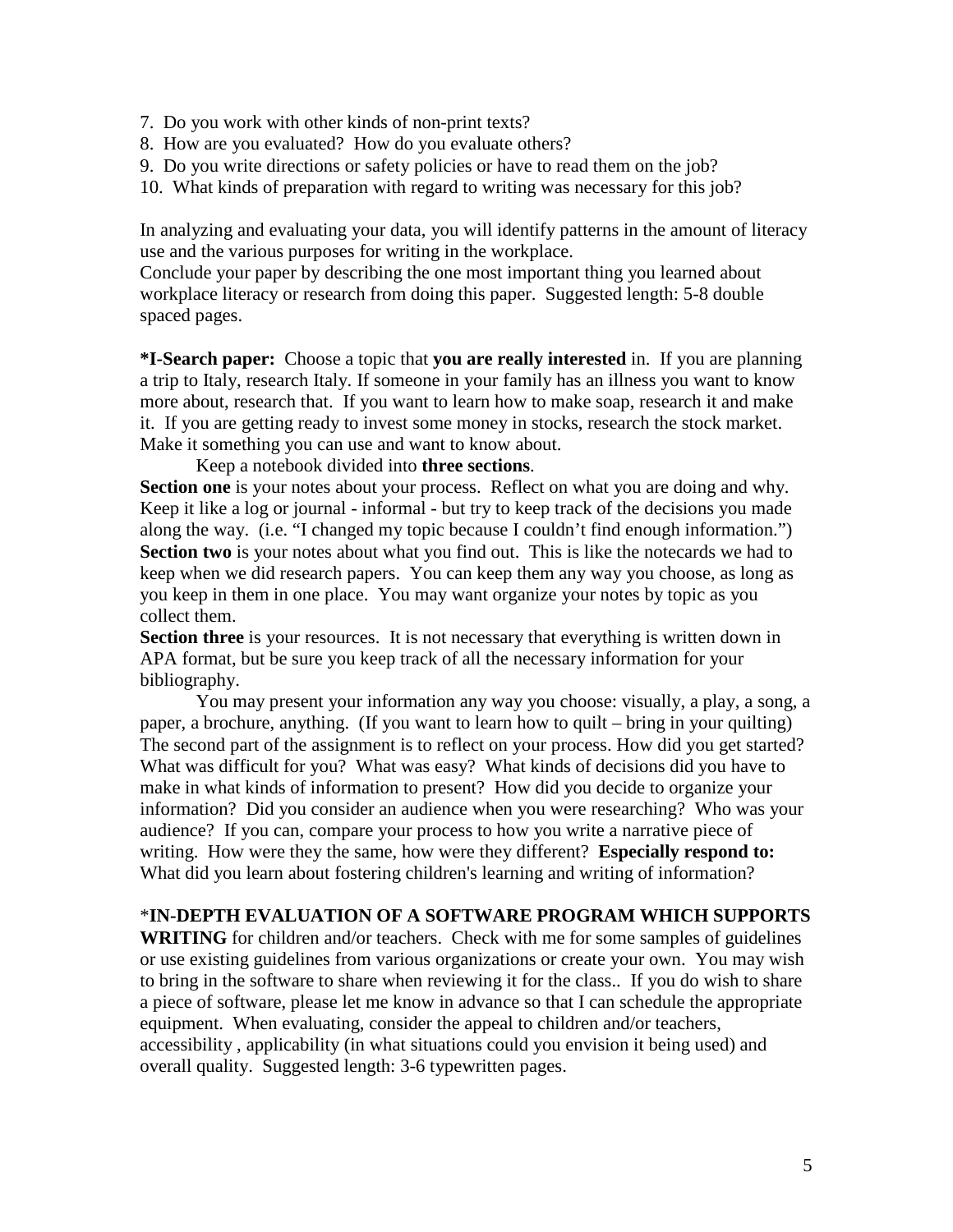**\*OBSERVATION OF ONE CHILD**: Observe and record one child's writing over at least a six week period of time. Keep track of what the child chooses to write, drafts, conferences, etc. You might also want to keep track of what the child reads and has read to him or her. Do you see any pattern in the child's writing challenges and triumphs? How does this child make decisions, solve problems? What does this reveal about the student's cognitive skills or development? What (if any) changes do you see? What goals did you set for this student? How did you support his or her in achieving them? What new goals do you have after the six week period? Write a 3-6 page typed paper of your observations and your interpretation of this child's writing abilities and needs. Be sure to attach any notes you collected to the end of the paper.

**\*WEB SITES**: Do an annotated bibliography of at least 20 web sites related to writing. Give the address of the web site and a description of what one might find there. Try to include who's sponsoring the site (if you can) so that we know if it is simply an advertisement, a personal web site or one from a professional organization. Please check these out yourself rather than simply copying them out of journals or the like and give your own opinion. Also include whether you think it is primarily an adult site (includes lesson plans, etc.) or whether it is appropriate for children as well.

**Research a Professional Writer's process**: Many professional writers (adult fiction, nonfiction, poets, children's writers, etc.) have written about their writing process: One writer's beginnings by Eudora Welty, Bird by bird by Anne Lamott, several books by Don Murray I loved all your books even the pathetic ones by Mem Fox and The writing life by Annie Dillard are some examples. Some writers have these kinds of reflections on their websites. Katherine Paterson has two books about writing for children: Gates of excellence and The spying heart. The Paris Review interviews writers all the time-old and new. I can recommend other writers and/or books if you need ideas. Some authors have written articles and in some instances an author's process has been studied and written about by an outsider. Choose a writer and investigate what they say about their writing process and writing in general. Avoid academic writers who are talking about writing research or an academic process. Find a writer you enjoy reading and see if you can find anything about that writer's process. Writers, young and old can learn a great deal by reading what professional writers say about writing. In a 3-5 page paper describe what you learned about this particular writer's process. How does the writer get started? How does s/he get ideas? What is difficult? What does he or she do when the writing is difficult? How does the writer make decisions? Does s/he have a routine, scheduled writing time? Are there particular tools s/he likes: pencil and yellow legal pads, computer, what? Does the writer start with an outline or general overview or "make it up as s/he goes along"? What could your students learn from this writer? Simply share the wisdom of this writer.

**Book Review**: Choose a professional book about writing. I have many suggestions if you need one. Also check out the Heinemann web site (Heinemann.com) for many good ideas. Read it and write a 2-4 page review. Give an overview of the book including what you think would be most helpful to teachers of writing. Give a critical analysis: how well did the book accomplish what it set out to do. You can include quotes and examples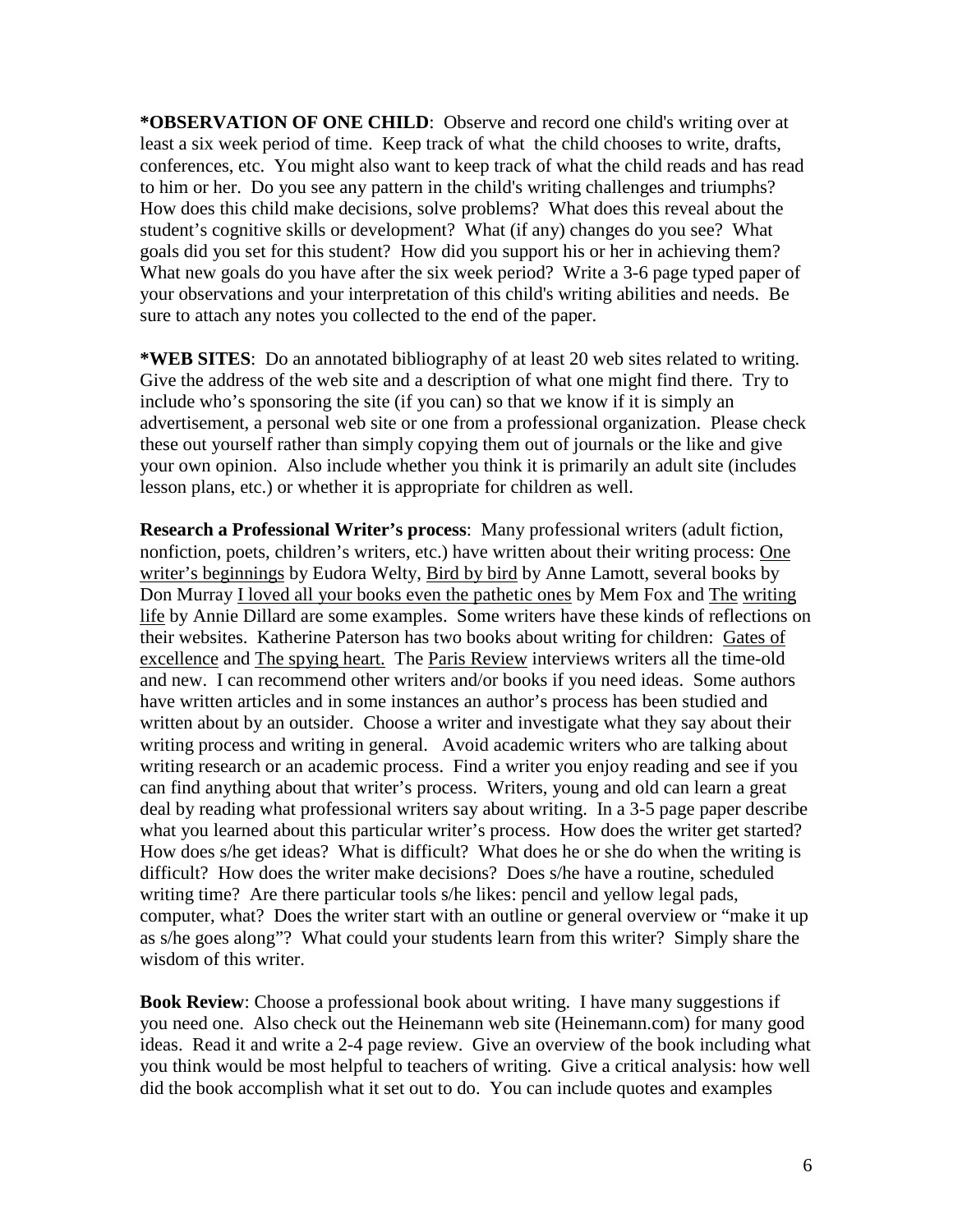from the book to illustrate your points or support them. Write a one page summary of your review to share and hand out to the class.

**Author study**: Choose a children's author (fiction, nonfiction or poetry) and develop a unit of study (approximately 3-4 weeks about that author and what young authors can learn about writing from reading him or her. This unit should consist of an annotated bibliography of the books you would read together (read aloud or independently), information about the author, as well as explicit lessons on what this author has to teach about writing. This is not a literature unit, in which you discuss your responses to the literature. This should be a unit in which you respond to the author's writing: what does the author do effectively and how does he or she do it. You can outline what the weeks look like rather than write lesson plans for everyday. But it should be clear how your students will learn about writing from this author. Please be sure to indicate what grade level this unit addresses.

| <b>Date</b>  | Topic(s)                                                                                                         | <b>Readings &amp; Assignments</b><br>(These are due the date<br>they appear beside)                                                                                                                                                                                                                                                      |
|--------------|------------------------------------------------------------------------------------------------------------------|------------------------------------------------------------------------------------------------------------------------------------------------------------------------------------------------------------------------------------------------------------------------------------------------------------------------------------------|
| August 27    | <b>Introductions</b><br>Creating a community of<br>writers<br>Review writing process<br>Teachers as writers      | •Graves, "Conditions for<br>effective writing"<br>•Dahl & Farnan, chpt. 1<br>$\cdot$ Tompkins, pgs. 9-26, 42-<br>68<br>$\bullet$ Lane, chpt. 12<br>•Fearn, "The teacher and<br>writer in the classroom"<br>•Styron, "Writitng the<br><b>Australian Crawl"</b><br>• Writer's Notebook articles<br>• "Graves and the process"<br>approach" |
| September 3  | <b>Labor Day</b><br>No class                                                                                     |                                                                                                                                                                                                                                                                                                                                          |
| September 10 | <b>Beginning Writing</b><br><b>Writing Development</b><br>Early writing, Beginning<br>Writers<br>Getting started | • Dahl $& Farnan$ , chpt. 2<br>$\bullet$ Lane chpt. 1, 9<br>•How children learn to<br>write: "Beginning school"<br>• "Cognitive psychology<br>models of writing"<br>•"Evans, "Using nursery"<br>rhymes, jingles, songs and                                                                                                               |

## **Schedule**: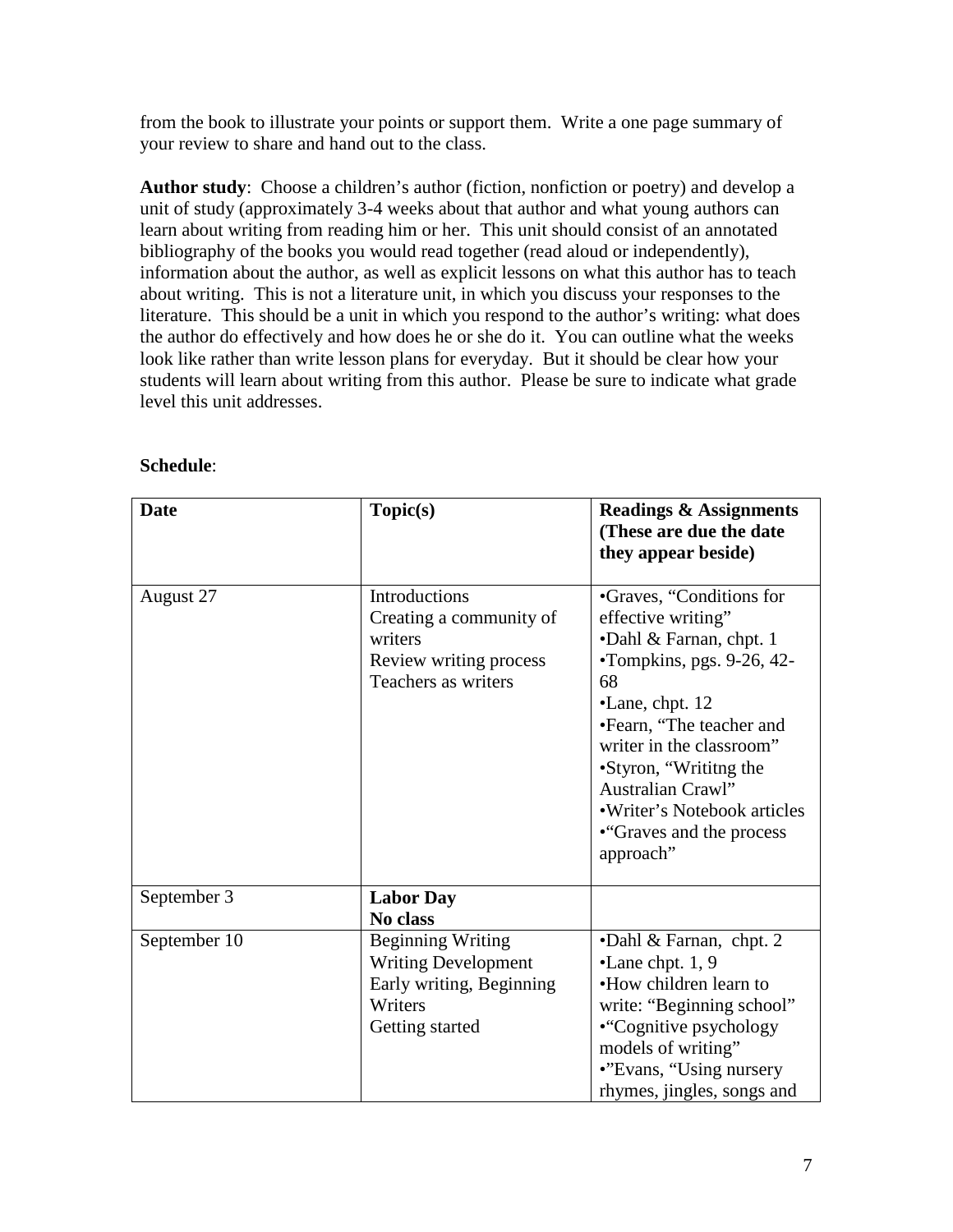|              |                                                                                    | poems as a way into<br>writing"<br>•Tompkins, pgs. 26-36,<br>Shoot a roll of film<br>Get it developed                                                                                                                                                                                                                                                                                                                                                                                                                                                                                                                                                                                                                                                |
|--------------|------------------------------------------------------------------------------------|------------------------------------------------------------------------------------------------------------------------------------------------------------------------------------------------------------------------------------------------------------------------------------------------------------------------------------------------------------------------------------------------------------------------------------------------------------------------------------------------------------------------------------------------------------------------------------------------------------------------------------------------------------------------------------------------------------------------------------------------------|
| September 17 | Spelling development<br>Teaching spelling in the<br>context of writing<br>Journals | •Tompkins, chpt. 4<br>·Wilde, "Teaching spelling<br>through writing: Five<br>avenues"<br>•Giacobbe, "A letter to<br>parents about invented<br>spelling"<br>•Turbill, "Developing a<br>spelling conscience" (all<br>read)<br>Choose one:<br>•"What I wish I'd known<br>about teaching spelling"<br>•Wright, "Weekly spelling<br>meetings: improving<br>spelling instruction through<br>classroom-based inquiry"<br>•Fresch, "What we learned<br>from Josh: Sorting out word<br>sorting"<br>•Rymer & Williams,<br>"Wasn't that a spelling"<br>word?':Spelling instruciton<br>and young children's<br>writing"<br>Dahl & Farnan, pgs. 61-67<br>•Coville, "Fishing for<br>memories"<br>•McGoneagal, "Fifth grade"<br>journals: Results and<br>Surprises" |
| September 24 | Writing workshop                                                                   | •Dahl & Farnan, chpt. 3<br>$\cdot$ Ray, chpt. 1, 12<br>•Schnieder, "No blood,<br>guns or gays allowed!: The<br>silencing of the elementary<br>writer".                                                                                                                                                                                                                                                                                                                                                                                                                                                                                                                                                                                               |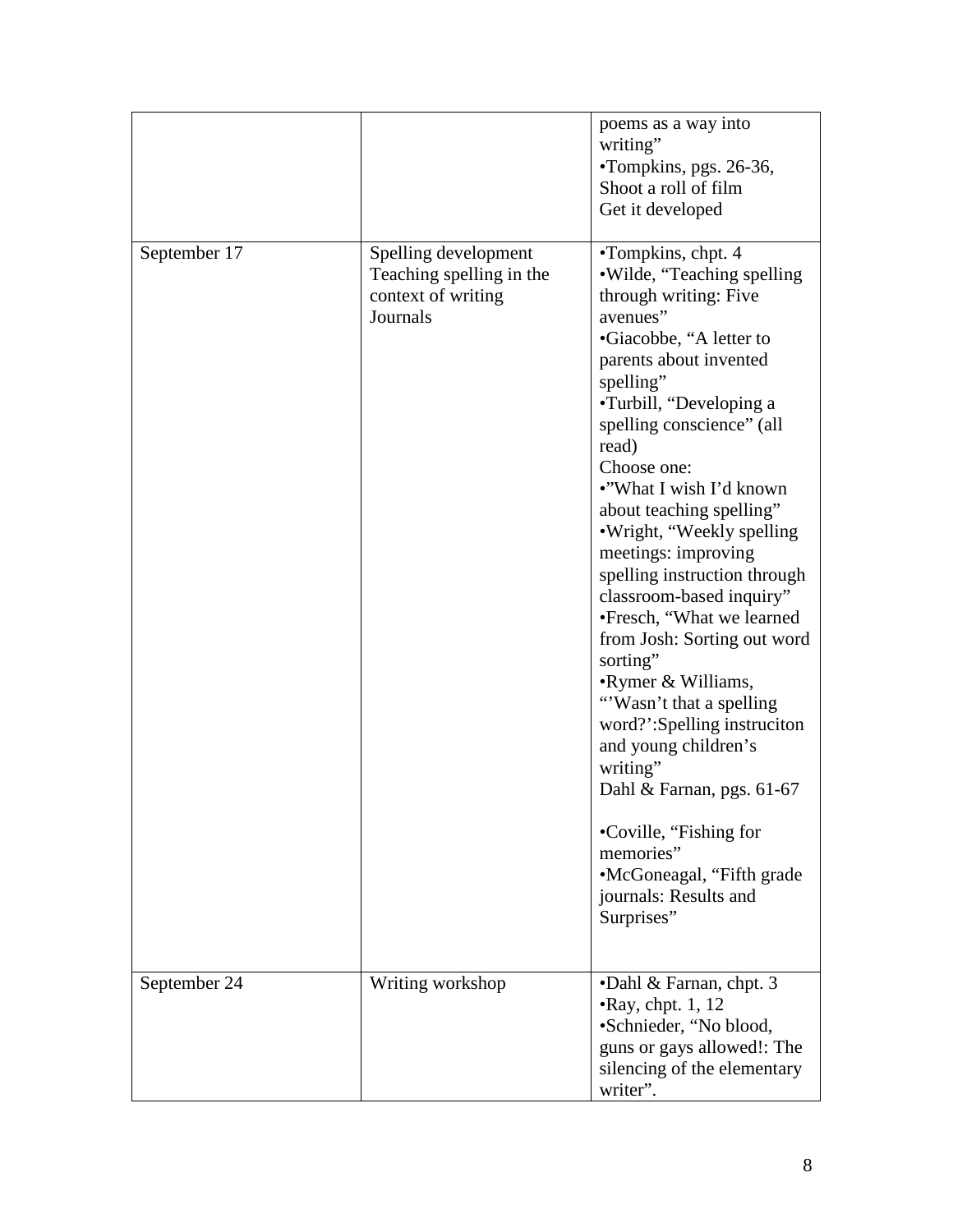|            |                                                                                                                       | • Frost, "First do no harm"<br>•Taylor, "Nancie Atwell's<br>In the middle and the<br>ongoing transformation of<br>the writing workshop"<br>•Biggs, "Writing workshop:<br>Linking schools and<br>families"                                                                                                                                                                                                                                                                                 |
|------------|-----------------------------------------------------------------------------------------------------------------------|-------------------------------------------------------------------------------------------------------------------------------------------------------------------------------------------------------------------------------------------------------------------------------------------------------------------------------------------------------------------------------------------------------------------------------------------------------------------------------------------|
| October 1  | Writing and Second<br>language learners<br>Journals                                                                   | •Kenner, "A place to start<br>from: Encouraging<br>bilingual children's writing"<br>• Fraquiz & De La Luz<br>Reyes, "Crating inclusive<br>learning communities<br>through ELA"<br>•Blake, "Fruit of the devil:<br>Writing and English<br>language learners"<br>•Brock, "Serving English<br>language learners: Placing<br>learners learning on center<br>stage"<br>•Zecker, et al, "Finding the<br>'right measure' of<br>explanation for young<br>Latina/o writers"<br>•Tompkins, Chpt. 6. |
| October 8  | <b>Teaching Narrative</b><br>Developing plot, character<br>and setting                                                | •Paulsen, "The way stories<br>dance"<br>Christensen, pgs. 27-36<br>•Tompkins, pgs. 278-307<br><b>LITERATURE &amp;</b><br><b>WRITING PAPER DUE</b>                                                                                                                                                                                                                                                                                                                                         |
| October 15 | Teaching revision<br><b>Writing Conferences</b><br>Responding to student<br>writing<br>What is good writing?<br>Voice | •Lane chpt. 7<br>•Dahl & Farnan pgs. 57-61<br>•Griffith, "A first draft<br>society: Self-reflection and<br>slowing down"<br>•Graves, "When revision is<br>difficult"<br>•Kirby and Liner, "What is<br>good writing?"                                                                                                                                                                                                                                                                      |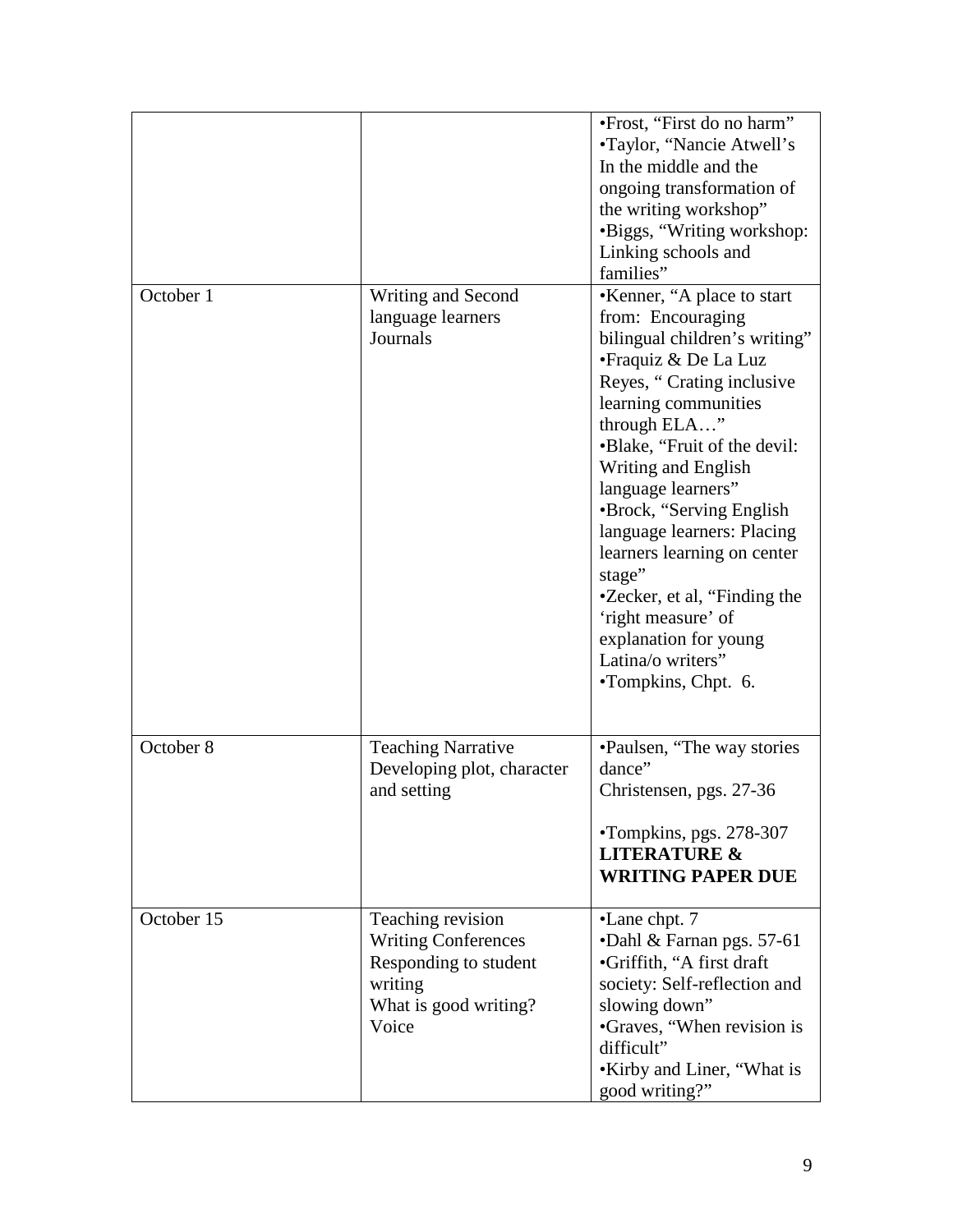|            |                                | •Gourley, "Why so many<br>student essays miss the       |
|------------|--------------------------------|---------------------------------------------------------|
|            |                                | mark"                                                   |
|            |                                | •Hamblin, "Voices in the                                |
|            |                                | Junior High School                                      |
|            |                                | Classroom: Lost and found"                              |
|            |                                | Bardine, et al, "Beyond the                             |
|            |                                | red pen: Clarifying our role                            |
|            |                                | in the response process"                                |
|            |                                | Noskin, "Teaching writing                               |
|            |                                | in the high school: Fifteen                             |
|            |                                | years in the making"                                    |
|            |                                |                                                         |
|            |                                | •Murray, "Solutions to                                  |
|            |                                | common writing and                                      |
|            |                                | teaching problems"                                      |
|            |                                | •Spandel,                                               |
|            |                                | "Troubleshooting"                                       |
| October 22 | Balancing process and          | Wiley, "The popularity of                               |
|            | direct explicit instruction    | formulaic writing (and why                              |
|            |                                | we need to resist)"                                     |
|            |                                | •Casey & Hemenway,                                      |
|            |                                | "Structure and freedom:                                 |
|            |                                | Achieving a balanced                                    |
|            |                                | writing curriculum"                                     |
| October 29 | Teaching grammar and           | •Lane, pgs. 197-201                                     |
|            | conventions in the context     | •Tompkins, chpt. 3                                      |
|            | of writing                     | •Noden, "Image grammar:                                 |
|            | Writer's tools                 | Painting images with                                    |
|            | Sentence combining             | grammatical structures"                                 |
|            | Proofreading and Editing       | •Patterson, "Just the facts:                            |
|            |                                | Research and theory about                               |
|            |                                | grammar instruction"                                    |
|            |                                | •Dodd, "What do parents"                                |
|            |                                | mean when they talk about                               |
|            |                                | writing "basics" and what<br>should English teachers do |
|            |                                | about it?                                               |
| November 5 | <b>Teaching Exposition</b>     | $\cdot$ Tompkins, chpts.7, 8, 9, 12                     |
|            | <b>Teaching Report writing</b> | Dahl & Farnan chpt. 5                                   |
|            | Biography and                  | • Wray & Lewis,                                         |
|            | Autobiography                  | "Developing nonfiction"                                 |
|            | Teaching letter writing        | writing: Beyond writing                                 |
|            | <b>Teaching Persuasion</b>     | frames"                                                 |
|            | Writing across the             | •Gardner, Benhan &                                      |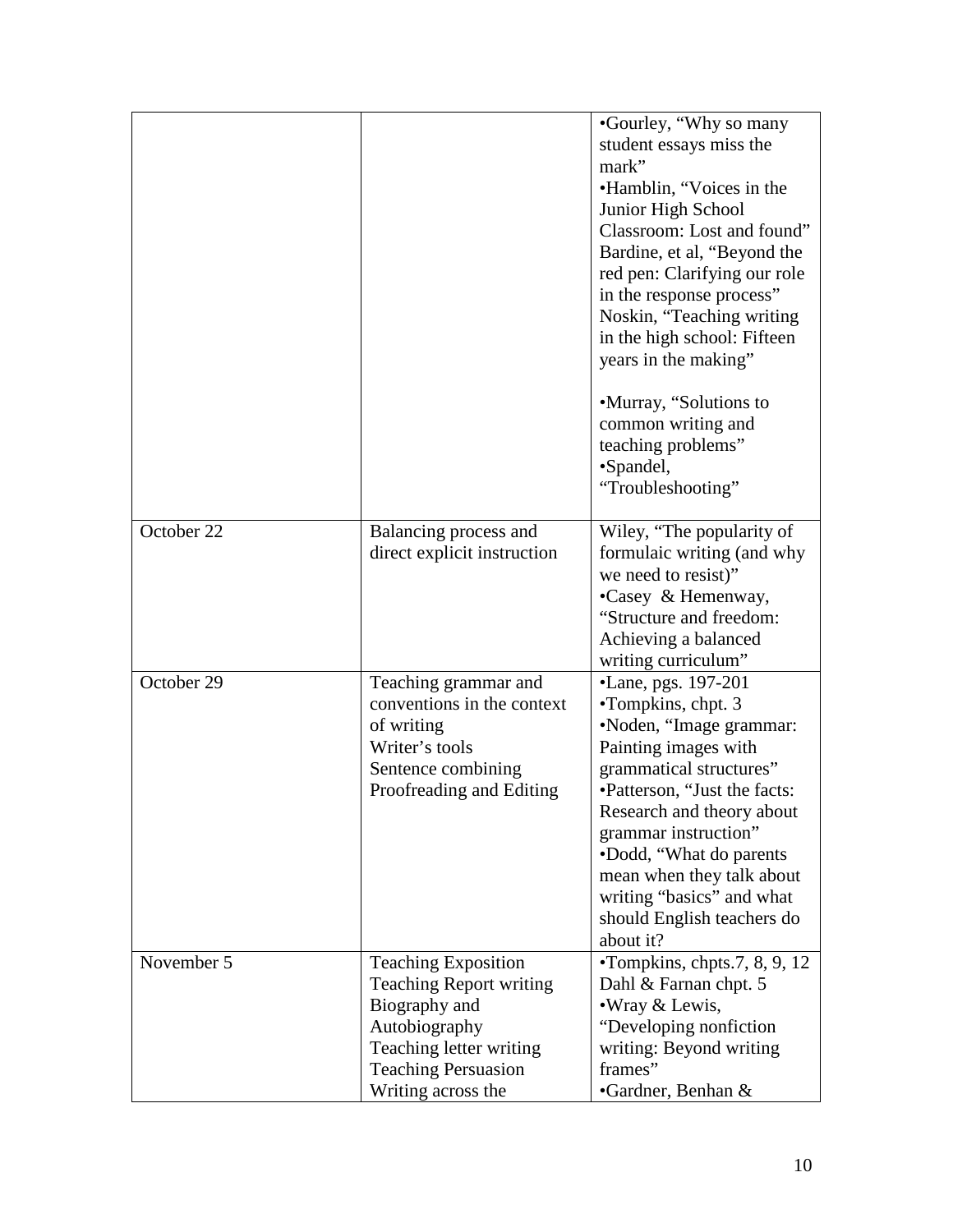|             | curriculum                                                                                            | ·Newell, "Oh, what a<br>tangled web we've woven!<br>Helping students evaluate<br>sources"<br>•Burke "Caught in the web:<br>Reading the internet"<br>•Christensen, pg. 68-80                                                                                                                                                                                                                                                                            |
|-------------|-------------------------------------------------------------------------------------------------------|--------------------------------------------------------------------------------------------------------------------------------------------------------------------------------------------------------------------------------------------------------------------------------------------------------------------------------------------------------------------------------------------------------------------------------------------------------|
| November 12 | <b>Teaching Description</b><br><b>Teaching Poetry</b>                                                 | •Lane Chpt. 13<br>•Tompkins, chpt. 11<br>LaBonty & Reksten,<br>"Inspiring struggling writers<br>with photography"<br>•Christensen, pgs.126-133,<br>138-142<br>Wendellin, "The journey"<br>toward poetry"<br><b>Bring your developed</b><br>pictures                                                                                                                                                                                                    |
| November 19 | Reading and writing<br>connection<br>Literature as models of<br>writing<br>Writing and social justice | •Thomas, "Mining for<br>gems: The making of<br>readers and writers"<br>•Sibberson, "Picture this:<br>Bridging the gab between<br>reading and writing with<br>picture books"<br>•Christensen, Pgs. 81-87,<br>170-182<br>•Nelson, "Warriors with<br>words: Toward a post-<br>Columbine writing<br>curriculum"<br>•Mahar, "Social justice and<br>the class community:<br>Opening the door to<br>possibilities"<br><b>Reflection on photography</b><br>due |
| November 26 | Evaluation of writing<br>Process and product<br>measures                                              | •Spandel, "A quick walk<br>through the world of writing<br>assessment"<br>•Harmon, "The myth of<br>measurable improvement"                                                                                                                                                                                                                                                                                                                             |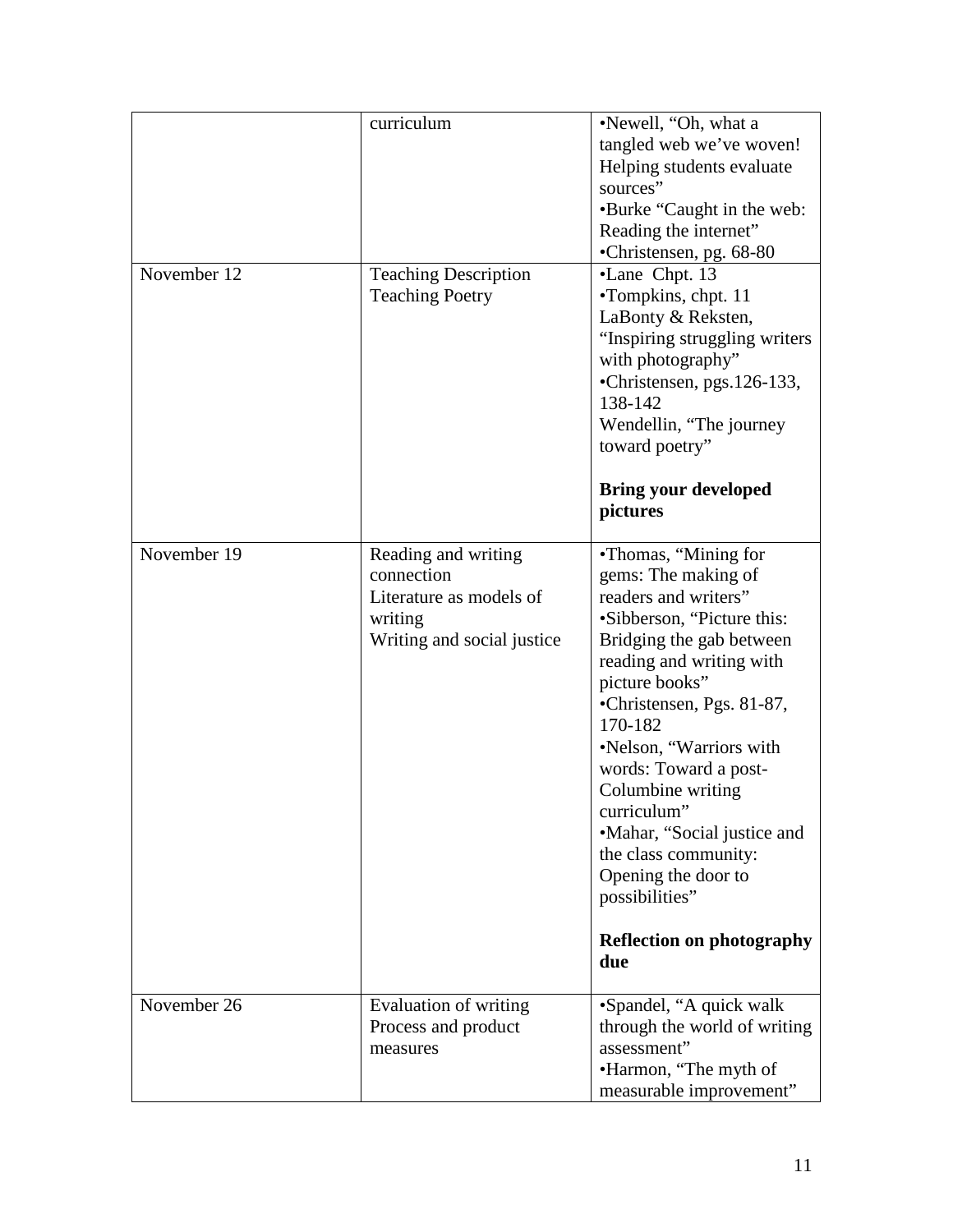|             |                                                     | Graves, "Evaluate your own<br>classroom"<br>Dahl & Farnan, chpt. 7<br>•Lane, pgs. 201-204<br><b>CHOICE PROJECTS</b><br><b>DUE</b>                                                                                                    |
|-------------|-----------------------------------------------------|--------------------------------------------------------------------------------------------------------------------------------------------------------------------------------------------------------------------------------------|
| December 3  | Evaluatingwriting<br>Creating rubrics<br>portfolios | •Calkins, "Assessment: A<br>minds-on approach to<br>teaching"<br>•Tompkins, chpt. 5<br>•Christensen, pgs. 160-168<br>•Dudley, "Speaking my<br>mind"<br><b>Writer's Notebook DUE</b>                                                  |
| December 10 | Making writing public                               | •Rubenstein, "Words made<br>public/Voices made<br>powerful"<br>•Lee, "Getting in line to<br>publish"<br>•Putnam, "Authentic<br>writing using online<br>resources: Selling our<br>words in the community"<br>•Christensen, pgs. 14-17 |

## **GRADING**

The total number of points for this course is 150 (50 points per unit -  $3 \text{ X } 50 = 150$ ). The break down of points is as follows:

**ASSIGNMENT**<br>
Comment cards  $\begin{array}{ccc}\n & 25 \text{ points} & \text{DUE}\n\end{array}$ <br> **POINT VALUE**<br>
Each class Comment cards 25 points Each class Each class Each class Each class Each class Changes Each class Each class Changes Each class Changes Each class Changes Each class Each class Changes Each class Changes Each class Changes Strategy lesson 10 points Sign up<br>Writer's Notebook 65 points December 3 Writer's Notebook 65 points<br>
Film and reflection 5 points Film and reflection 5 points November 19<br>
Literature and writing 15 points October 8 Literature and writing 15 points October 8